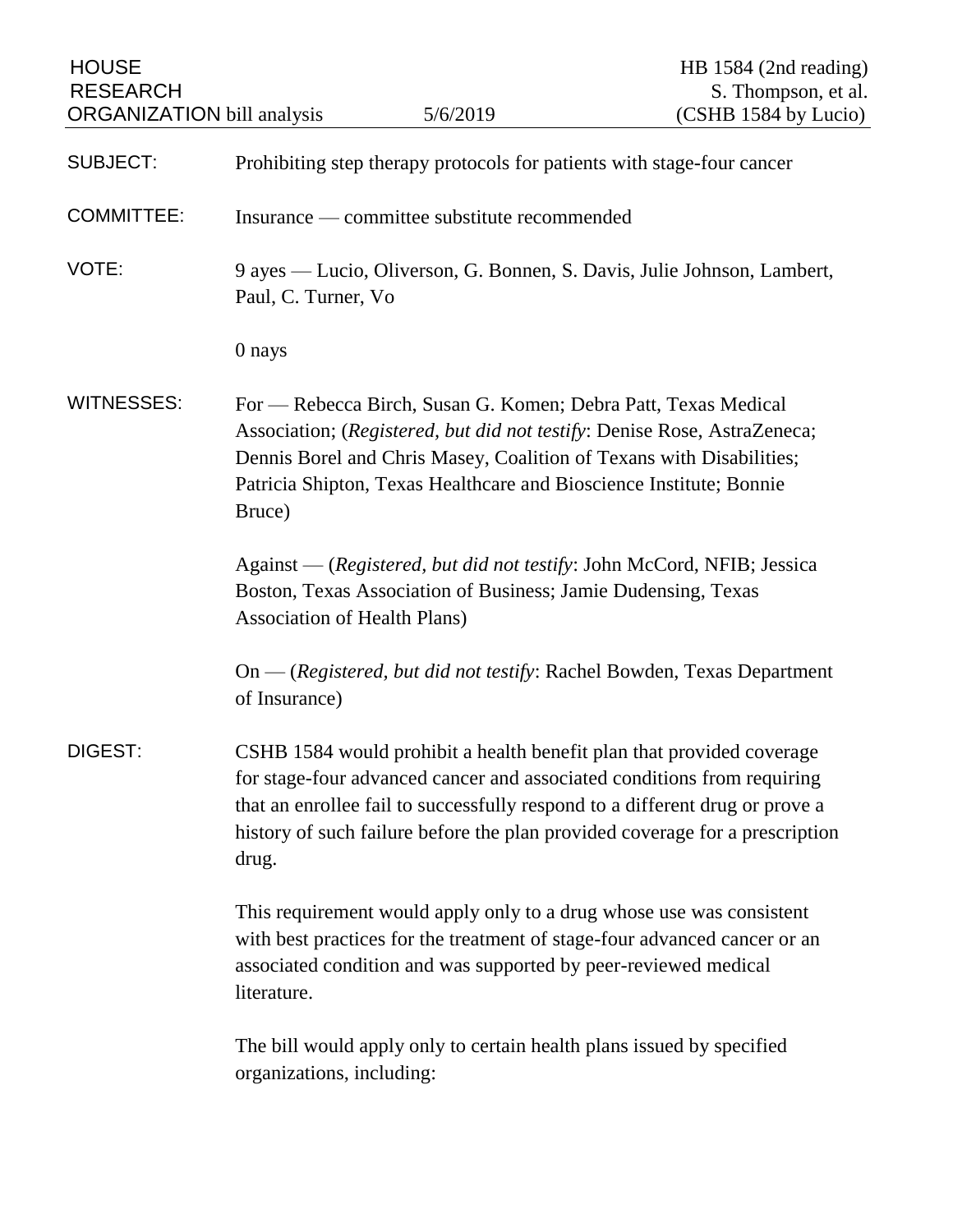## HB 1584 House Research Organization page 2

- a plan issued by health maintenance organization;
- a small employer health plan subject to the Health Insurance Portability and Availability Act;
- a consumer choice of benefits plan;
- a basic coverage plan under the Texas Employees Group Benefits Act;
- a basic plan under the Texas Public School Retired Employees Group Benefits Act;
- a primary care coverage plan under the Texas School Employees Uniform Group Health Coverage Act;
- a basic coverage plan under the Uniform Insurance Benefits Act for employees of the University of Texas and Texas A&M systems;
- group health coverage made available by a school district;
- a regional or local health care program providing services to certain small employers; and
- a self-funded health plan sponsored by a professional employer organization.

The bill also would apply to the state Medicaid program, including managed care programs, and the state child health plan program. The bill would apply to coverage under a group health plan provided to a resident of this state regardless of whether the group contract was issued or renewed in this state.

The bill would take effect September 1, 2019, and would apply to a health benefit plan issued or renewed on or after January 1, 2020.

**SUPPORTERS** SAY: CSHB 1584 would provide more flexibility in the doctor-patient relationship by prohibiting step therapy protocols for patients with stagefour advanced, metastatic cancer. Step therapy protocols require doctors to prescribe certain drugs first before prescribing other forms of medication and can be arduous for both patients and physicians, especially in cases where time is critical. By prohibiting these protocols for specific patients, this bill would improve patients' access to needed treatment and ensure doctors could develop treatment plans that best suited patients with time-